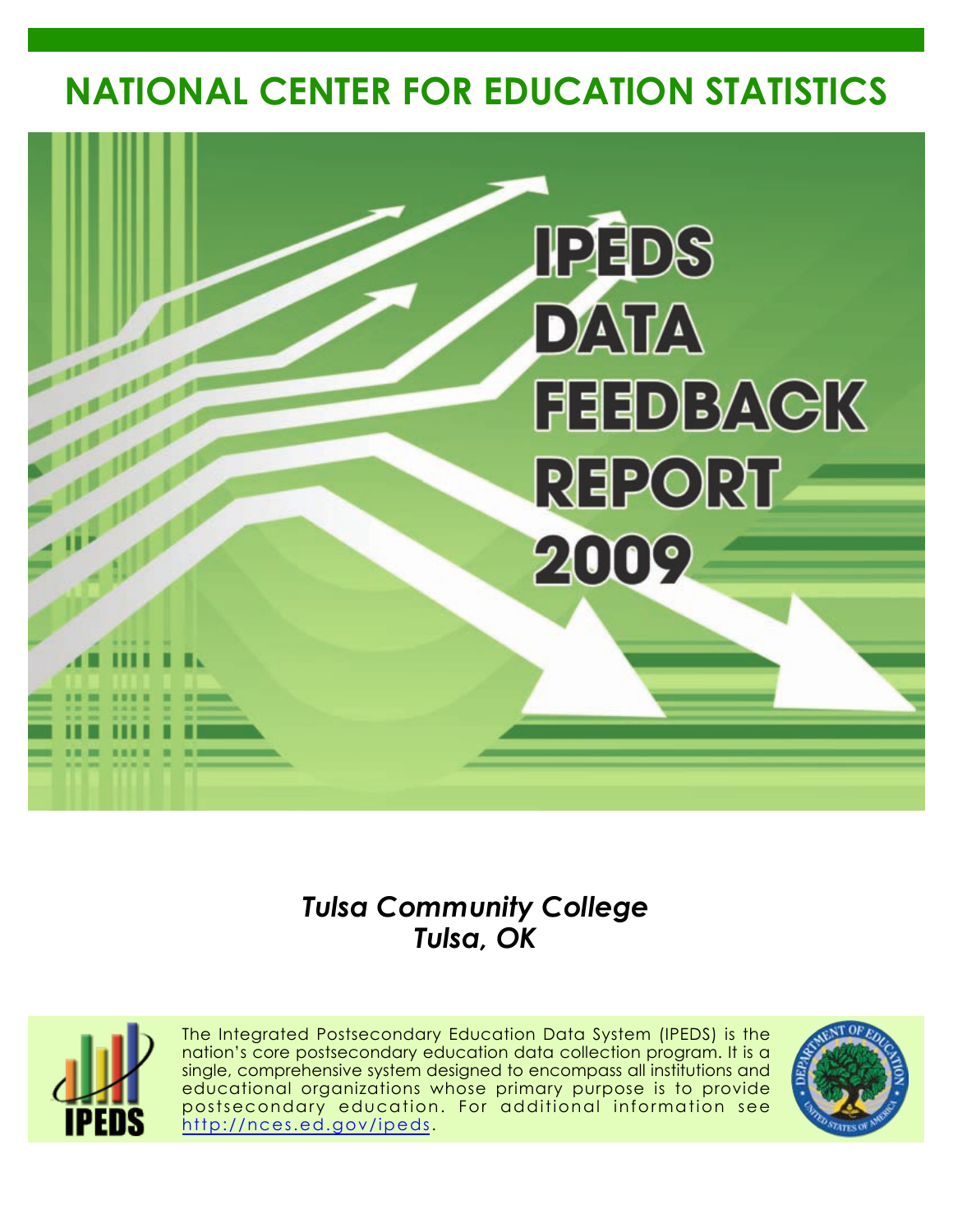### October, 2009

Dear Institutional Executive:

The National Center for Education Statistics is pleased to provide you with your institution's annual *IPEDS Data Feedback Report*. The report compares data provided by your institution in 2008-09 through the Integrated Postsecondary Education Data System (IPEDS) to data for a similar group of institutions. Like last year, your institution was given the opportunity to select its own comparison group. We strongly encourage institutions to take advantage of the opportunity to select the other institutions to which they want to be compared in the report, as they generally find the report more informative. If your institution did not submit its own group, IPEDS identified a comparison group for you (see the list toward the back of this report for the institutions in your comparison group).

I also encourage you to visit the IPEDS Executive Peer Tool (ExPT) at <http://nces.ed.gov/ipeds/datacenter/>. Not only can you download a PDF of this report as it was sent to you, you can also select a different comparison group and recreate the full report in PDF format. In addition, there are a number of extra figures available in the ExPT that are not included in your original report.

Thank you for supporting IPEDS throughout the data collection process. Without your support and the high quality data that your institution provides, these reports would not be possible. If you have any comments on how we can improve the Data Feedback Report or the ExPT, please send them to ipedsdatafeedback@ed.gov.

Best regards,

Clist S. Miller

Elise S. Miller IPEDS Program Director

### **What Is IPEDS?**

The Integrated Postsecondary Education Data System (IPEDS) is a system of survey components that collects data from nearly 6,700 institutions across the United States whose primary purpose is to provide postsecondary education. IPEDS collects institution-level data on students (enrollment and graduation rates), student charges, program completions, faculty, staff, and finances.

These data are used at the federal and state level for policy analysis and development; at the institutional level for benchmarking and peer analysis; and by students and parents, through the College Navigator [\(http://collegenavigator.ed.gov\)](http://collegenavigator.ed.gov), to aid in the college search process. For more information about IPEDS, see [http://nces.ed.gov/ipeds.](http://nces.ed.gov/ipeds)

### **What Is the Purpose of This Report?**

The Data Feedback Report is intended to provide institutions a context for examining the data they submitted to IPEDS. Our goal is to produce a report that is useful to institutional executives and that may help improve the quality and comparability of IPEDS data.

### **What Is in This Report?**

The figures provided in this report are those suggested by the IPEDS Technical Review Panel. They were developed to provide selected indicators and data elements for your institution and a comparison group of institutions. The figures are based on data collected during the 2008-09 IPEDS collection cycle and are the most recent data available. Additional information about these indicators is provided in the Methodological Notes at the end of the report. Following the figures is a list of the institutions in your comparison group and the criteria used for their selection. Please refer to "Comparison Group" in the Methodological Notes for more information.

### **How Can I Use This Report?**

Upon receiving your Data Feedback Report (DFR), we strongly encourage you to discuss its contents with your institution's IPEDS keyholder, or other institutional research professionals. Keyholders, appointed by institutional executives, coordinate the institution's IPEDS data submission, frequently working with colleagues across the institution to ensure timely and accurate reporting. Your keyholder can answer questions about how IPEDS data are submitted, how individual indicators are defined, and how to interpret differences between your institution and the group to which it was compared. She or he can also assist you in identifying more appropriate comparison groups, if needed. After discussing the DFR with your keyholder, we encourage you to share it with your campus leadership team. With their assistance, other ways to make use of the DFR can be considered, including how to appropriately incorporate the DFR into existing strategic planning efforts and whether to share parts of the DFR with on- and off-campus stakeholders, including students, staff, faculty, governance board members, community leaders, media, and state and local officials. We are committed to ensuring the DFR is useful to campus executives. If after working with the DFR you have suggestions for future improvements, please send them to ipedsdatafeedback@ed.gov.

### **Where Can I Do More with IPEDS Data?**

The Executive Peer Tool (ExPT), available through the IPEDS Data Center [\(http://nces.ed.gov/ipeds/datacenter](http://nces.ed.gov/ipeds/datacenter)), is designed to provide campus executives easy access to institutional and comparison group data. Using the ExPT, you can produce reports using different comparison groups and access a wider range of IPEDS variables.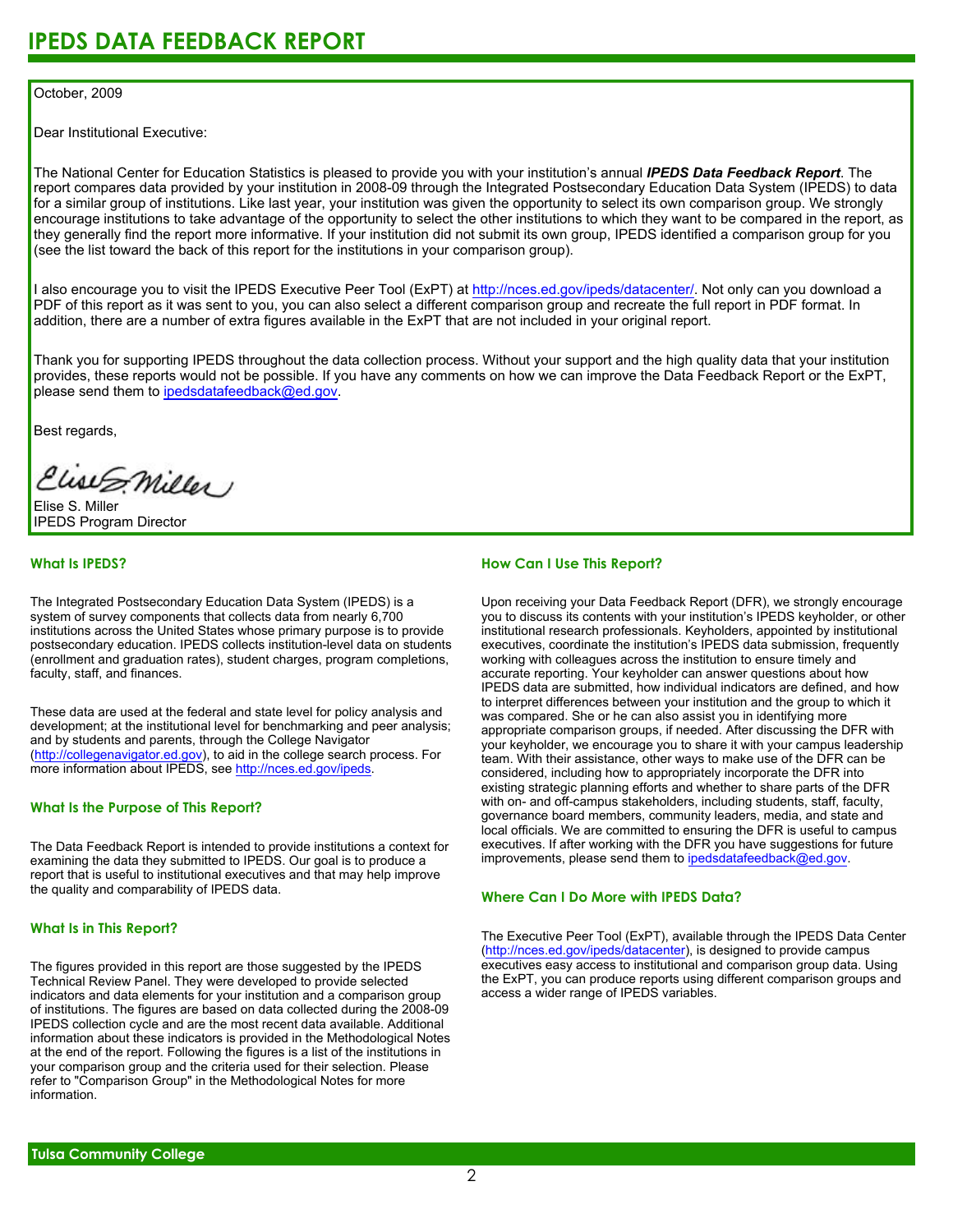### **Figure 1. Unduplicated 12-month headcount, total FTE enrollment (academic year 2007-08), and full- and part-time fall enrollment (Fall 2008)**

**Figure 2. Percent of students enrolled who are women: Fall 2008**



NOTE: For details on calculating full-time equivalent (FTE) enrollment, see Calculating FTE in the Methodological Notes at the end of this report. Total headcount, FTE, and fulland part-time fall enrollment include both undergraduate and postbaccalaureate students, when applicable. N is the number of institutions in the comparison group. SOURCE: U.S. Department of Education, National Center for Education Statistics, Integrated Postsecondary Education Data System (IPEDS): Spring 2009, Enrollment component.



NOTE: N is the number of institutions in the comparison group. SOURCE: U.S. Department of Education, National Center for Education Statistics, Integrated Postsecondary Education Data System (IPEDS): Spring 2009, Fall Enrollment component.

### **Figure 3. Percent of all students enrolled, by race/ethnicity: Fall 2008**



**The Comparison Group Median (N=16)** Comparison Group Median (N=16)

NOTE: For this survey year, institutions could report race and ethnicity using both 1977 (old) and 1997 (new) Office of Management and Budget categories. Categories shown in this figure are derived by adding comparable categories from both old and new; however, the "Two or more races" category appears only in the 1997 version. For more information about disaggregation of data by race and ethnicity, please see the Methodological Notes at the end of this report. Median values for the comparison group may not add to 100 percent. See "Use of Median Values for Comparison Group" in the Methodological Notes at the end of this report for how median values are determined. N is the number of institutions in the comparison group. SOURCE: U.S. Department of Education, National Center for Education Statistics, Integrated Postsecondary Education Data System (IPEDS): Spring 2009, Fall Enrollment component.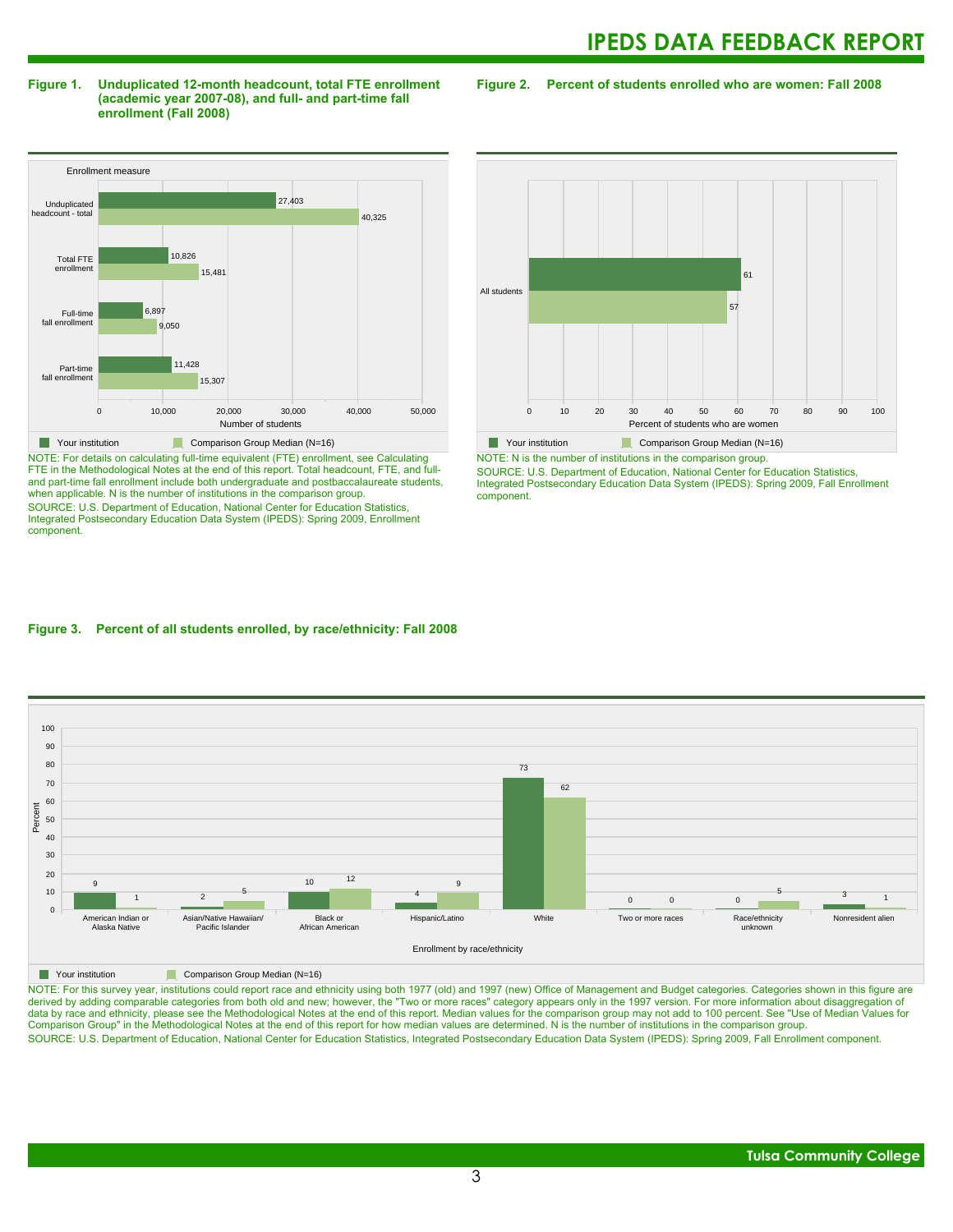### **Figure 4. Student-to-faculty ratio: Fall 2008**



NOTE: Student-to-faculty ratio data is presented only for institutions that have undergraduate students; graduate only institutions are not included. For details on how the ratio is calculated, see the Methodological Notes. N is the number of institutions in the comparison group.

SOURCE: U.S. Department of Education, National Center for Education Statistics, Integrated Postsecondary Education Data System (IPEDS): Spring 2009, Fall Enrollment component.

### **Figure 5. Academic year tuition and required fees for full-time, first-time, degree/certificate-seeking undergraduates: 2006-07–2008-09**



NOTE: The tuition and required fees shown here are the lowest reported from the categories of in-district, in-state, and out-of-state. N is the number of institutions in the comparison group.

SOURCE: U.S. Department of Education, National Center for Education Statistics, Integrated Postsecondary Education Data System (IPEDS): Fall 2008, Institutional Characteristics component.

### **Figure 6. Percent of students receiving Pell grants: 2007-08**



Your institution **Comparison Group Median (N=16)** NOTE: N is the number of institutions in the comparison group.

SOURCE: U.S. Department of Education, National Center for Education Statistics, Integrated Postsecondary Education Data System (IPEDS): Spring 2009, Student Financial Aid component.

### **Figure 7. Percent of full-time, first-time, degree/certificate-seeking undergraduate students receiving Federal, State/local, and Institutional grant aid, by type of grant: 2007-08**



NOTE: Pell Grants and Other Federal Grants are included in Federal Grants above. For details on how students are counted for financial aid reporting, see Cohort Determination for Reporting Student Financial Aid and Graduation Rates in the Methodological Notes at the end of this report. N is the number of institutions in the comparison group. SOURCE: U.S. Department of Education, National Center for Education Statistics, Integrated Postsecondary Education Data System (IPEDS): Spring 2009, Student Financial Aid component.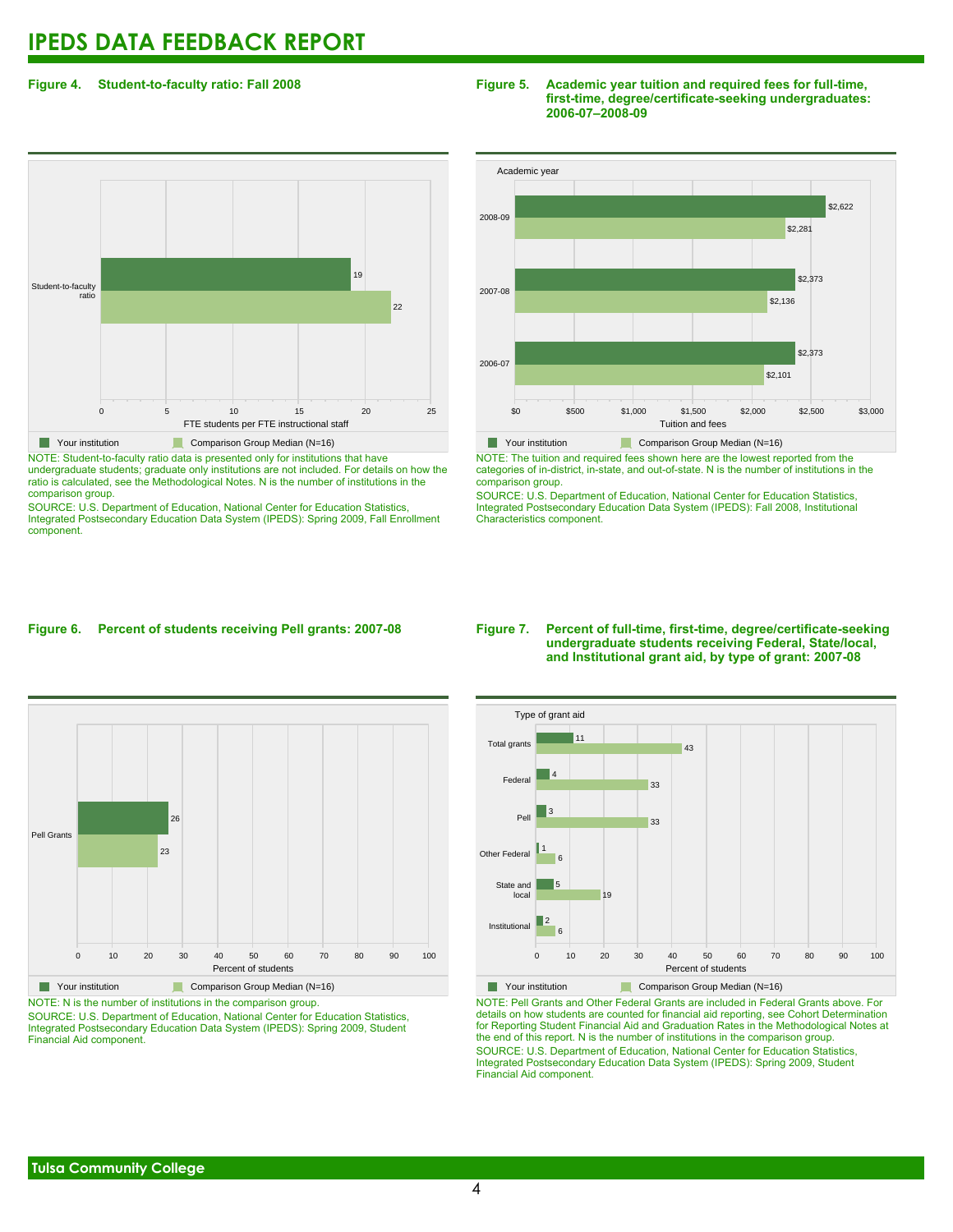**Figure 8. Average amounts of Federal, State/local, and institutional grant aid received by full-time, first-time, degree/certificate-seeking undergraduates, by type of grant: 2007-08**



NOTE: Pell Grants and Other Federal Grants are included in Federal Grants above. Average grant values were calculated by dividing the total grants awarded by the total number of recipients in each institution. N is the number of institutions in the comparison group.

SOURCE: U.S. Department of Education, National Center for Education Statistics, Integrated Postsecondary Education Data System (IPEDS): Spring 2009, Student Financial Aid component.

### **Figure 9. Percent of full-time, first-time, degree/certificate-seeking undergraduate students receiving loans, by type of loan: 2007-08**



Your institution Comparison Group Median (N=16)

NOTE: For details on how students are counted for financial aid reporting, see Cohort Determination for Reporting Student Financial Aid and Graduation Rates in the Methodological Notes at the end of this report. N is the number of institutions in the comparison group.

SOURCE: U.S. Department of Education, National Center for Education Statistics, Integrated Postsecondary Education Data System (IPEDS): Spring 2009, Student Financial Aid component.

### **Figure 10. Average amounts of loans received by full-time, firsttime, degree/certificate-seeking undergraduates, by type of loan: 2007-08**



NOTE: Average loan values were calculated by dividing the total loans awarded by the total number of recipients in each institution. N is the number of institutions in the comparison group. At least three values in the comparison group are required to calculate the median.

SOURCE: U.S. Department of Education, National Center for Education Statistics, Integrated Postsecondary Education Data System (IPEDS): Spring 2009, Student Financial Aid component.

### **Figure 11. Retention rates of first-time, degree/certificate-seeking undergraduate students, by enrollment status: Fall 2008**



NOTE: Retention rates are measured from the fall of first enrollment to the following fall. 4 yr institutions report retention rates for students seeking a bachelor's degree. For more information, see the Methodological Notes at the end of this report. N is the number of institutions in the comparison group.

SOURCE: U.S. Department of Education, National Center for Education Statistics, Integrated Postsecondary Education Data System (IPEDS): Spring 2009, Fall Enrollment component.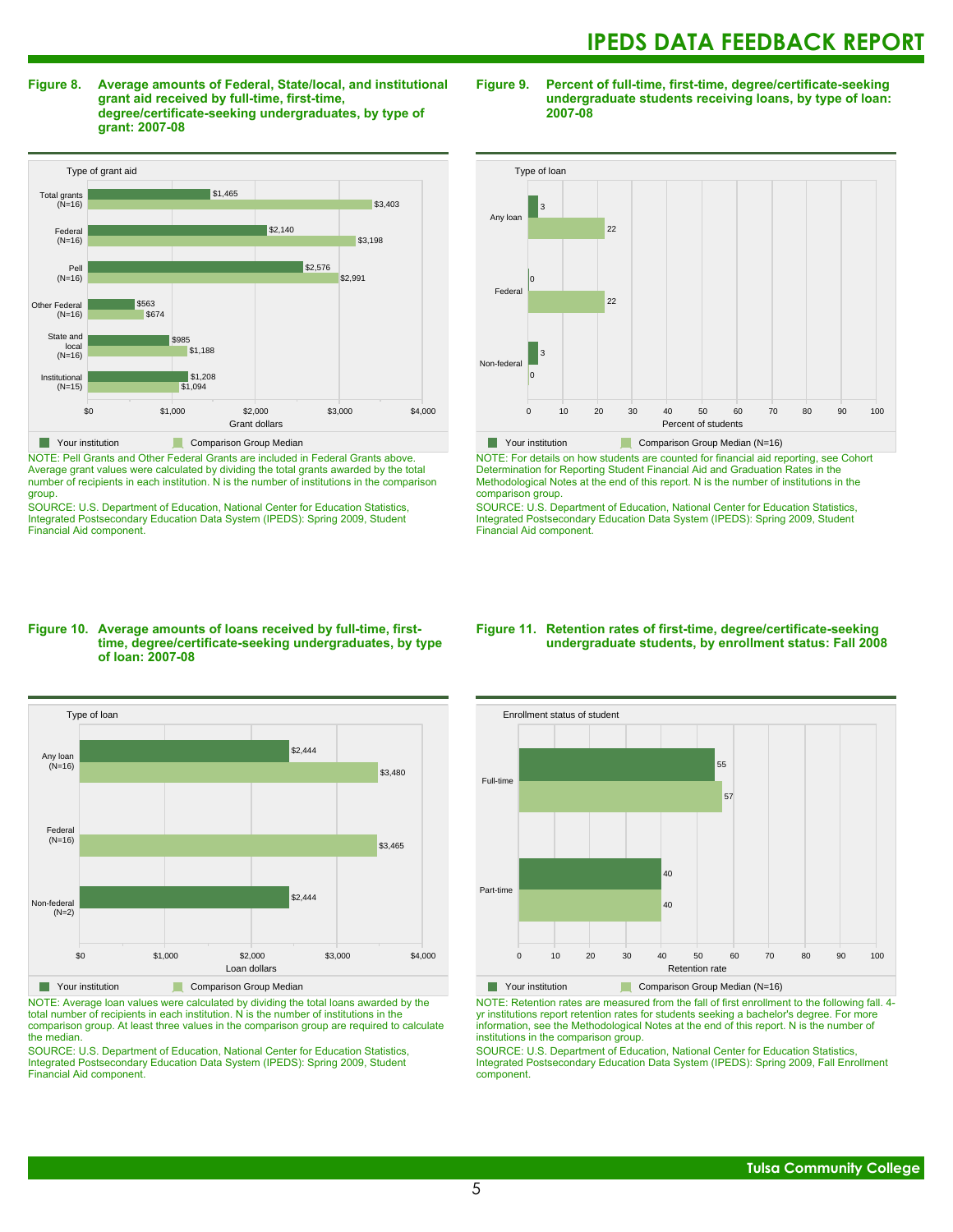### **Figure 12. Graduation rate cohort as a percent of all undergraduates and as a percent of total entering students (Fall 2008); graduation rate and transfer-out rate (2005 cohort)**



NOTE: Graduation rate cohort includes all full-time, first-time, degree/certificate-seeking undergraduate students. Entering class includes all students coming to the institution for the first time. Only institutions with a mission to prepare students to transfer are required to report transfers out. Graduation and transfer-out rates are the Student Right-to-Know rates. For more information, see the Methodological Notes. N is the number of institutions in the comparison group.

SOURCE: U.S. Department of Education, National Center for Education Statistics, Integrated Postsecondary Education Data System (IPEDS): Spring 2009, Graduation Rates component and Fall Enrollment component.





**The Comparison Group Median** 

NOTE: For this survey year, institutions could report race and ethnicity using both 1977 (old) and 1997 (new) Office of Management and Budget categories. Categories shown in this figure are derived by adding comparable categories from both old and new; however, the "Two or more races" category appears only in the 1997 version. For more information about disaggregation of data by race and ethnicity, please see the Methodological Notes at the end of this report. The graduation rates are the Student Right-to-Know (SRK) rates. For more information see the Methodological Notes at the end of the report. N is the number of institutions in the comparison group. At least three values in the comparison group are required to calculate the median. SOURCE: U.S. Department of Education, National Center for Education Statistics, Integrated Postsecondary Education Data System (IPEDS): Spring 2009, Graduation Rates component.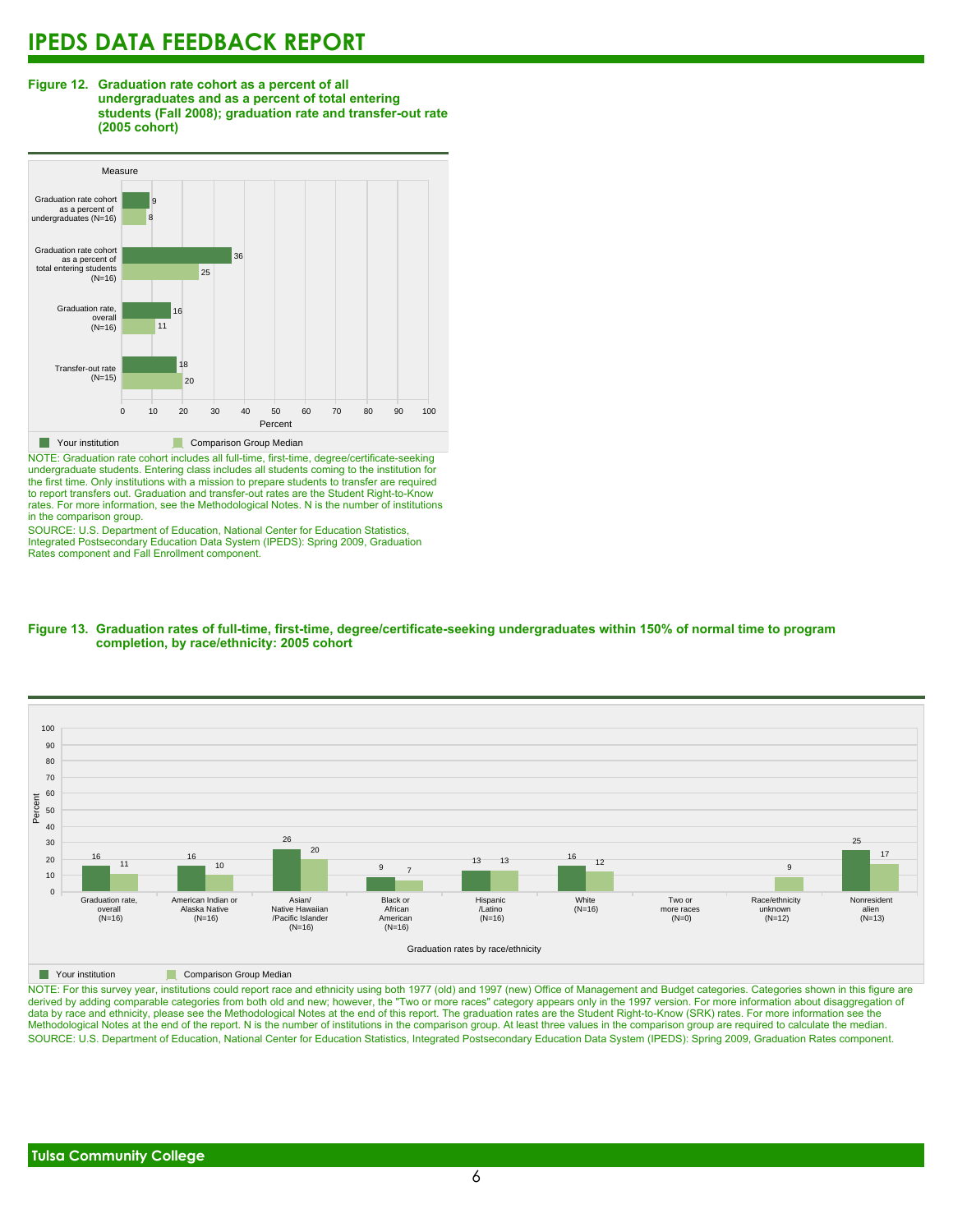### **Figure 14. Graduation rates of full-time, first-time, degree/ certificate-seeking undergraduates within normal time, and 150% and 200% of normal time to completion: 2004 cohort**

**Figure 15. Number of degrees or certificates awarded, by level: Academic year 2007-08**



NOTE: The Normal time and 150% graduation rates are the Student Right-to-Know (SRK) rates; the 200% rate is calculated using the same methodology. For more information see the Methodological Notes at the end of the report. N is the number of institutions in the comparison group.

SOURCE: U.S. Department of Education, National Center for Education Statistics, Integrated Postsecondary Education Data System (IPEDS): Spring 2009, Graduation Rates component.



NOTE: N is the number of institutions in the comparison group.

SOURCE: U.S. Department of Education, National Center for Education Statistics, Integrated Postsecondary Education Data System (IPEDS): Fall 2008, Completions component.

### **Figure 16. Full-time equivalent staff, by assigned position: Fall 2008**



NOTE: Graduate assistants are not included in this figure. N is the number of institutions in the comparison group.

SOURCE: U.S. Department of Education, National Center for Education Statistics, Integrated Postsecondary Education Data System (IPEDS): Winter 2008-09, Human Resources component.

### **Figure 17. Average salaries of full-time instructional staff equated to 9-month contracts, by academic rank: Academic year 2008-09**



NOTE: Average full-time instructional staff salaries for 11/12-month contracts were adjusted to 9-month average salaries by multiplying the 11/12-month salary by .8182. Salaries based on less than 9-month contracts are not included. Medical school staff salaries are not included. N is the number of institutions in the comparison group. At least three values in the comparison group are required to calculate the median. SOURCE: U.S. Department of Education, National Center for Education Statistics, Integrated Postsecondary Education Data System (IPEDS): Winter 2008-09, Human Resources component.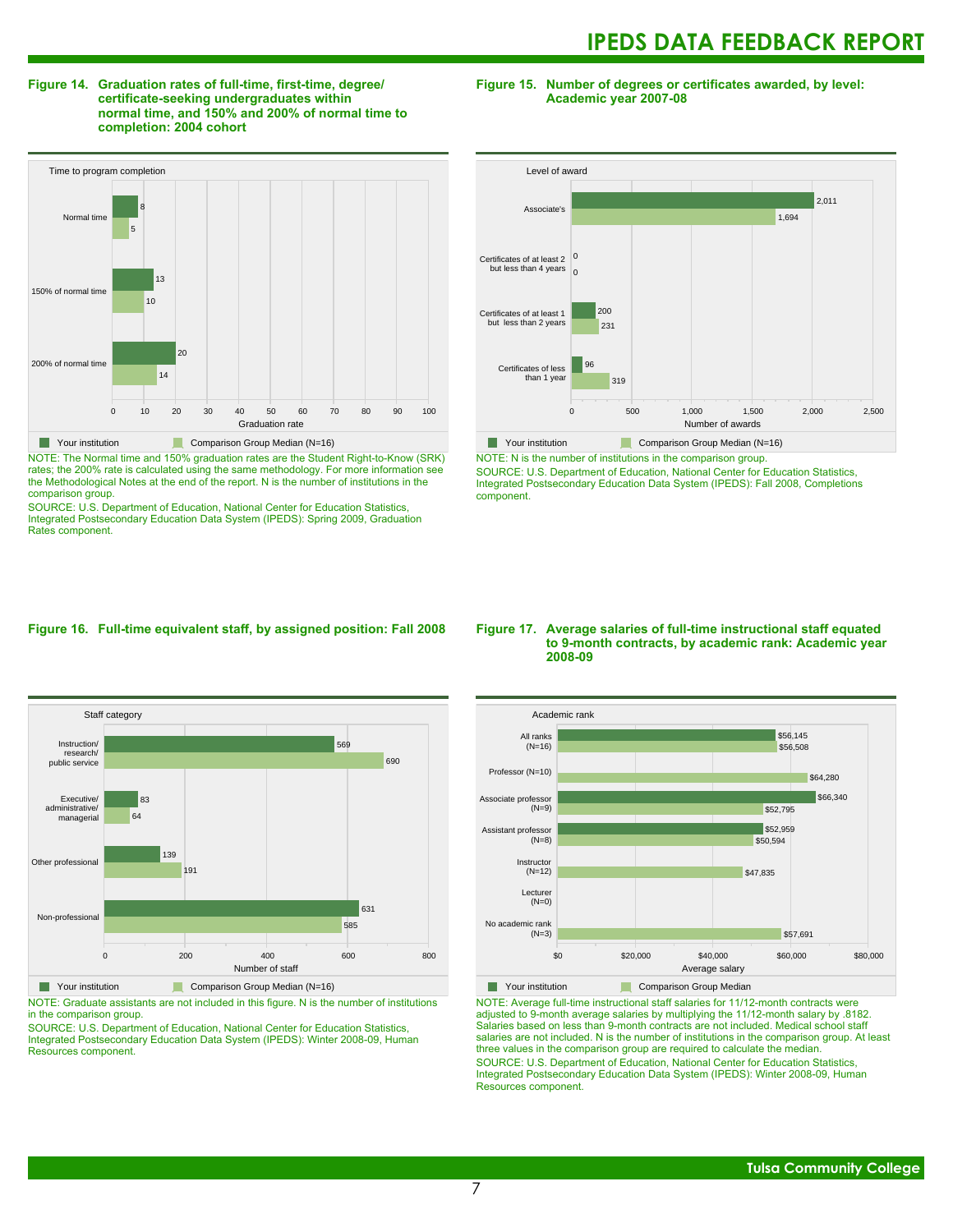**Figure 18. Percent distribution of core revenues, by source: Fiscal year 2008**



NOTE: The comparison group median is based on those members of the comparison group that report finance data using the same accounting standards as the focus institution. For a detailed definition of core revenues, see the Methodological Notes. N is the number of institutions in the comparison group.

SOURCE: U.S. Department of Education, National Center for Education Statistics, Integrated Postsecondary Education Data System (IPEDS): Spring 2009, Finance component.

### **Figure 19. Core revenues per FTE enrollment, by source: Fiscal year 2008**



NOTE: The comparison group median is based on those members of the comparison group that report finance data using the same accounting standards as the focus institution. For details on calculating FTE enrollment and a detailed definition of core revenues, see the Methodological Notes. N is the number of institutions in the comparison group.

SOURCE: U.S. Department of Education, National Center for Education Statistics, Integrated Postsecondary Education Data System (IPEDS): Fall 2008, 12-month Enrollment component and Spring 2009, Finance component.

### **Figure 20. Percent distribution of core expenses, by function: Fiscal year 2008**



NOTE: The comparison group median is based on those members of the comparison group that report finance data using the same accounting standards as the focus institution. For a detailed definition of core expenses, see the Methodological Notes. N is the number of institutions in the comparison group.

SOURCE: U.S. Department of Education, National Center for Education Statistics, Integrated Postsecondary Education Data System (IPEDS): Spring 2009, Finance component.

### **Figure 21. Core expenses per FTE enrollment, by function: Fiscal year 2008**



NOTE: The comparison group median is based on those members of the comparison group that report finance data using the same accounting standards as the focus institution. Expenses per full-time equivalent (FTE) enrollment, particularly instruction, may be inflated because finance data includes all core expenses while FTE reflects credit activity only. For details on calculating FTE enrollment and a detailed definition of core expenses, see the Methodological Notes. N is the number of institutions in the comparison group.

SOURCE: U.S. Department of Education, National Center for Education Statistics, Integrated Postsecondary Education Data System (IPEDS): Fall 2008, 12-month Enrollment component and Spring 2009, Finance component.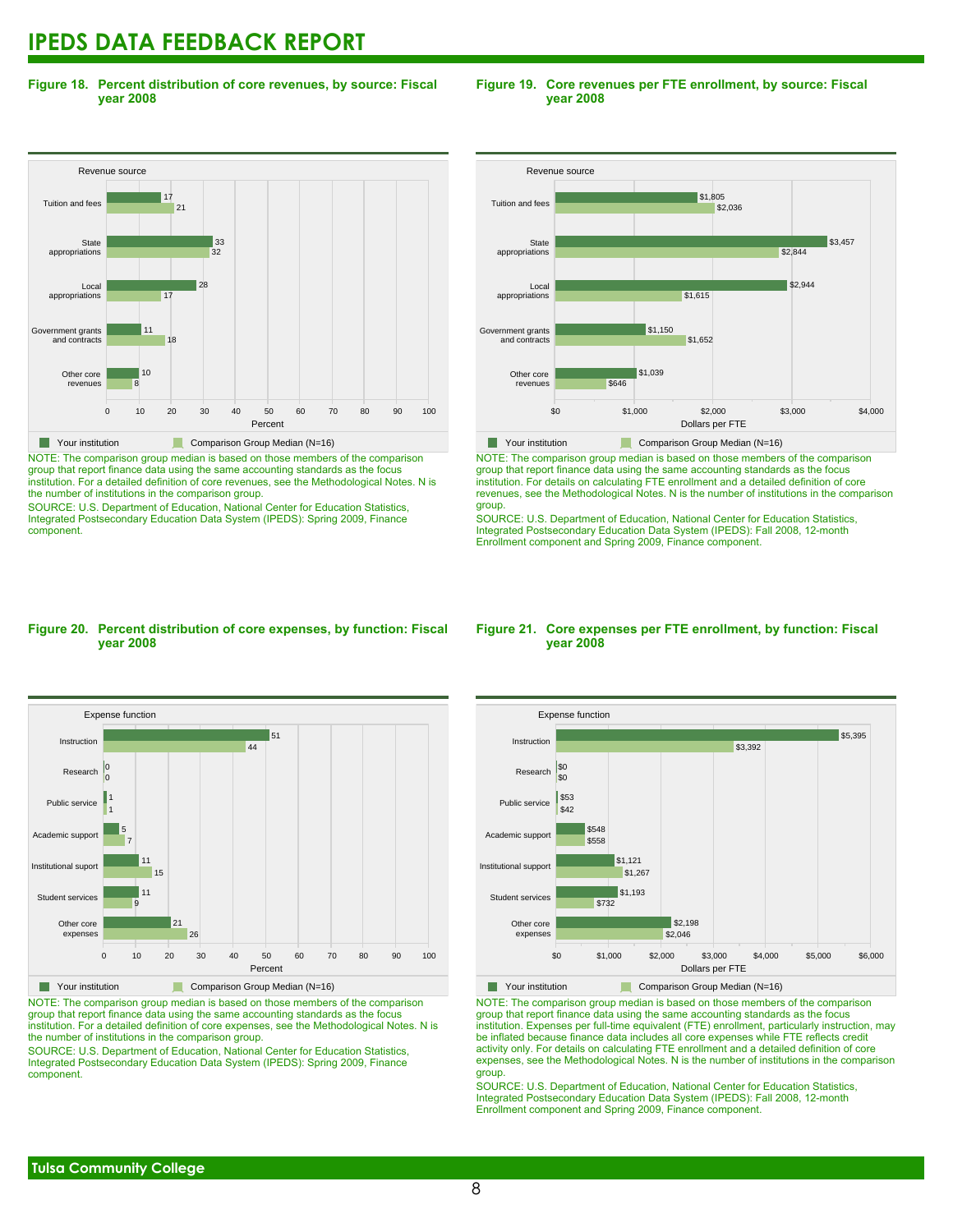### **COMPARISON GROUP**

The custom comparison group chosen by Tulsa Community College includes the following 16 institutions:

Austin Community College District (Austin, TX)

- Brevard Community College (Cocoa, FL)
- Columbus State Community College (Columbus, OH)
- Community College of Denver (Denver, CO)
- Des Moines Area Community College (Ankeny, IA)
- Houston Community College (Houston, TX)
- Lone Star College System (The Woodlands, TX)
- Metropolitan Community College Area (Omaha, NE)
- Oklahoma City Community College (Oklahoma City, OK)
- Owens Community College (Perrysburg, OH)
- Pima Community College (Tucson, AZ)
- Portland Community College (Portland, OR)
- Rose State College (Midwest City, OK)
- Salt Lake Community College (Salt Lake City, UT) ▶ Tarrant County College District (Fort Worth, TX)
- Valencia Community College (Orlando, FL)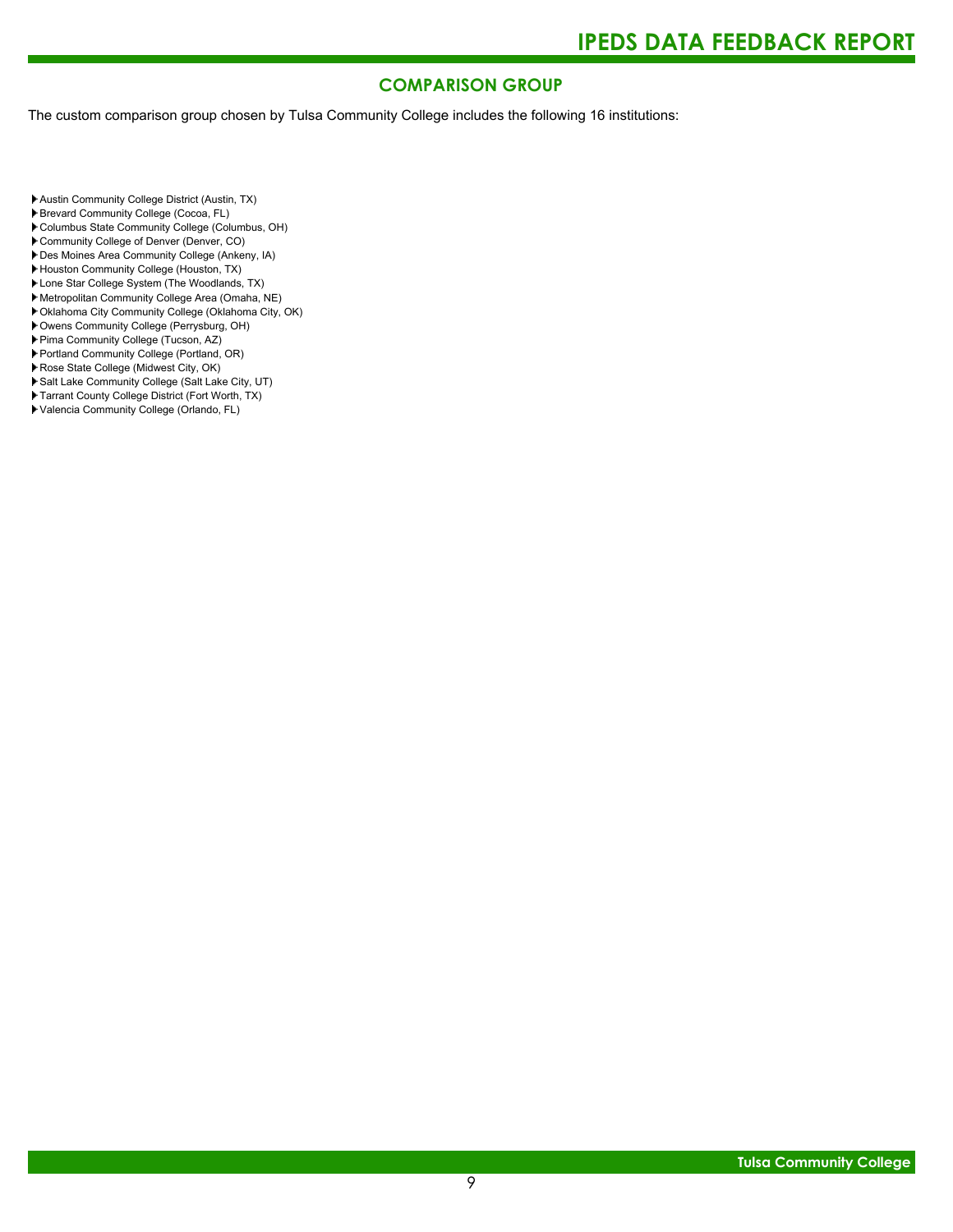### **METHODOLOGICAL NOTES**

### **Overview**

This report is based on data supplied by institutions to IPEDS during the 2008-09 survey year. Response rates exceeded 99 percent for most surveys. Detailed response tables are included in IPEDS First Look reports, which can be found at [http://nces.ed.gov/pubsearch/getpubcats.asp?sid=010.](http://nces.ed.gov/pubsearch/getpubcats.asp?sid=010)

### **Comparison Groups**

Comparison group data are included to provide a context for interpreting your institution's statistics. If your institution did not define a Custom Comparison Group for this report by July 14, NCES selected a comparison group for you based on the institutional characteristics detailed immediately above the listing of the comparison group institutions. (If the Carnegie Classification of Institutions of Higher Education was used as an institutional characteristic in the definition of a comparison group, the 2005 Basic version was used.) The comparison group used in this report may not reflect your institution's peer group, or you may wish to compare your institution to other groups. The Executive Peer Tool (ExPT) (<http://nces.ed.gov/ipeds/datacenter/>) can be used to reproduce the figures in this report using different peer groups.

### **Use of Median Values for Comparison Group**

The value for the focus institution is compared to the median value for the comparison group for each statistic included in the figure. If more than one statistic is presented in a figure, the median values are determined separately for each indicator or statistic. Where percentage distributions are presented, median values may not add to 100 percent. Through the ExPT, users have access to all of the data used to create the figures included in this report.

### **Missing Statistics**

If a statistic is not reported for your institution, the omission indicates that the statistic is not relevant to your institution and the data were not collected. As such, not all notes listed below may be applicable to your report.

### **Use of Imputed Data**

All IPEDS data are subject to imputation for total (institutional) and partial (item) nonresponse. If necessary, imputed values were used to prepare your report.

### **Data Confidentiality**

IPEDS data are not collected under a pledge of confidentiality.

### **Disaggregation of Data by Race/Ethnicity**

When applicable, some statistics are disaggregated by race/ethnicity. Between survey years 2008-09 and 2010-11, the categories used for the collection and reporting of race/ethnicity data in IPEDS are transitioning to those developed in 1997 by the Office of Management and Budget, and institutions may report using either those categories, the older (1977) categories, or a mixture of both. Therefore, during the transition, only derived categories that present comparable data will be displayed. Detailed information about these changes can be found at <http://nces.ed.gov/ipeds/reic/resource.asp>.

### **Postbaccalaureate Degree Categories**

In 2008-09 IPEDS, new postbaccalaureate degree categories were introduced as optional. The new categories are Doctor's degree-Research/scholarship, Doctor's degree-Professional practice, and Doctor's degree-Other. In addition, the First-professional degree and certificate categories and the single Doctor's degree category are being phased out. During the transition period, all First-professional students are reflected as graduate students, all First-professional degrees awarded are reflected as Doctor's degrees, and all Doctor's degrees reported under the new categories are aggregated under a single Doctor's degree category, so that data reported by all institutions are comparable.

### **Cohort Determination for Reporting Student Financial Aid and Graduation Rates**

Student cohorts for reporting Student Financial Aid and Graduation Rates data are based on the reporting type of the institution. For institutions that report based on an academic year (those operating on standard academic terms), student counts and cohorts are based on fall term data. Student counts and cohorts for program reporters (those that do not operate on standard academic terms) are based on unduplicated counts of students enrolled during a full 12-month period.

### **Description of Statistics Used in the Figures**

### *Core Expenses*

Core expenses for public institutions using the Governmental Accounting Standards Board (GASB) standards include expenses for instruction, research, public service, academic support, institutional support, student services, operation and maintenance of plant, depreciation, scholarships and fellowships, other expenses, and nonoperating expenses. Core expenses for private, not-for-profit and public institutions reporting under the Financial Accounting Standards Board (FASB) standards include expenses for instruction, research, public service, academic support, student services, institutional support, net grant aid to students, and other expenses. For all institutions, core expenses exclude expenses for auxiliary enterprises (e.g., bookstores, dormitories), hospitals, and independent operations. Expenses for operation and maintenance of plant for GASB institutions are included in other core expenses, but are allocated to each of the other functions for FASB institutions.

### *Core Revenues*

Core revenues for public institutions reporting under GASB standards include tuition and fees; government appropriations (federal, state, and local); government grants and contracts; private gifts, grants, and contracts; investment income; other operating and nonoperating sources; and other revenues and additions. Core revenues for private, not-for-profit institutions (and a small number of public institutions) reporting under FASB include tuition and fees; government appropriations (federal, state, and local); government grants and contracts; private gifts, grants, and contracts; investment return; sales and services of educational activities; and other sources. Core revenues for private, for-profit institutions reporting under FASB standards include tuition and fees; government appropriations (federal, state, and local); government grants and contracts; private grants and contracts; net investment income; sales and services of educational activities; and other sources. In general, core revenues exclude revenues from auxiliary enterprises (e.g., bookstores, dormitories), hospitals, and independent operations.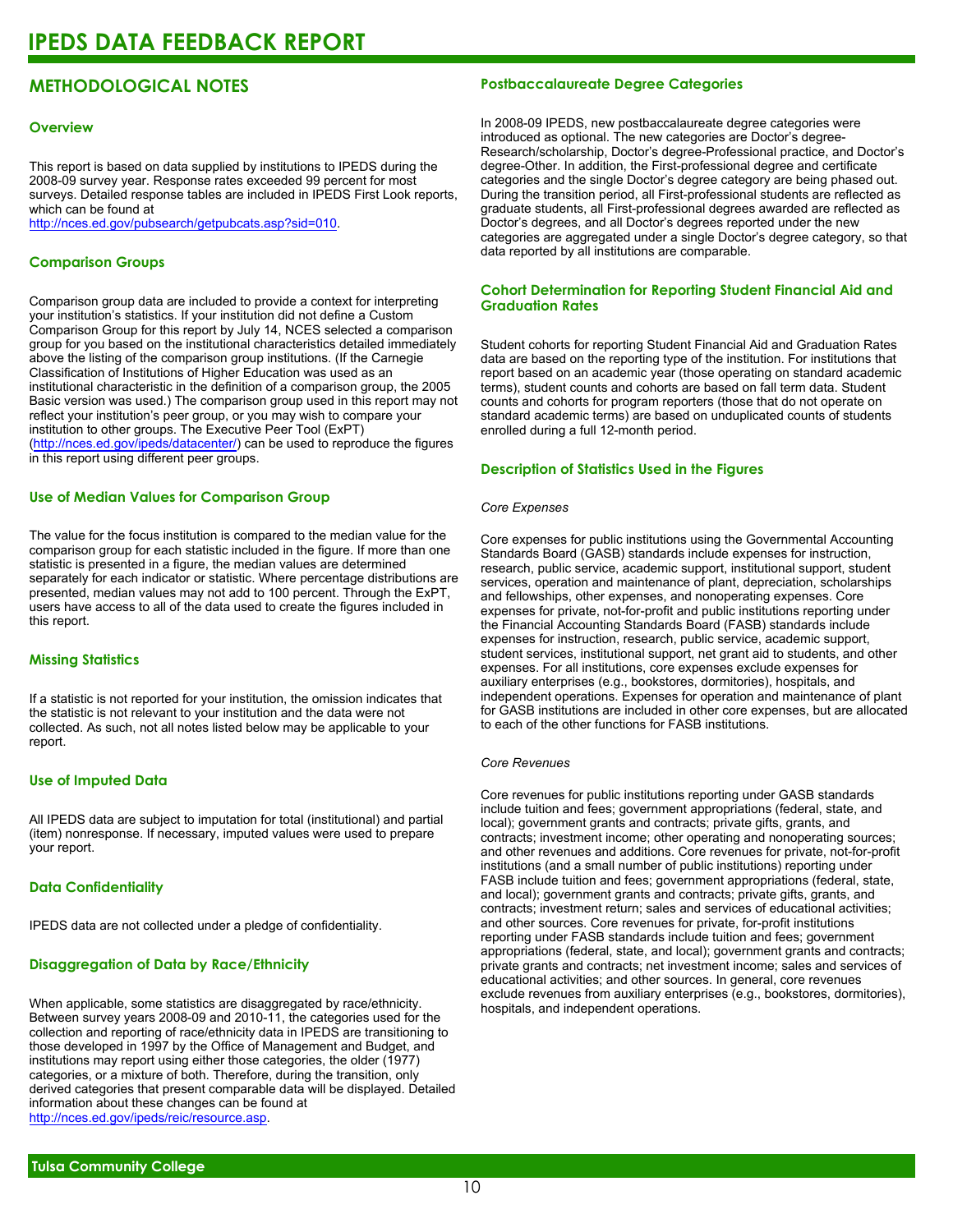### *Endowment Assets*

Endowment assets, for public institutions under GASB standards, and private, not-for-profit institutions under FASB standards, include gross investments of endowment funds, term endowment funds, and funds functioning as endowment for the institution and any of its foundations and other affiliated organizations. Private, for-profit institutions under FASB do not hold or report endowment assets.

### *Equated Instructional Staff Salaries*

Total salary outlays for full-time instructional staff on 11/12-month contracts were equated to 9/10-month outlays by multiplying the outlay for 11/12 month contracted instructional staff by 0.8182. The equated outlays were then added to the outlays for 9/10-month instructional staff to determine an average salary for each rank. Salaries for staff on less-than-9-month contracts are not included.

### *FTE for Enrollment*

The full-time equivalent (FTE) enrollment used in this report is the sum of the institution's FTE undergraduate enrollment and FTE graduate enrollment (as calculated from or reported on the 2007-08 12-month Enrollment component) plus the estimated FTE of first-professional students. Undergraduate and graduate FTE are estimated using 12-month instructional activity (credit and/or contact hours). If applicable, firstprofessional FTE is estimated by calculating the ratio of full-time to parttime first-professional students from the 2007 fall counts and applying this ratio to the 2007-08 12-month unduplicated headcount of first-professional students. The estimated number of full-time students is added to one-third of the estimated number of part-time students. See "Calculation of FTE Students (using instructional activity)" in the IPEDS Glossary at <http://nces.ed.gov/ipeds/glossary/>.

### *FTE for Staff*

The full-time equivalent (FTE) of staff is calculated by summing the total number of full-time staff from the Employees by Assigned Position (EAP) section of the Human Resources component and adding one-third of the total number of part-time staff.

### *Graduation Rates and Transfer-out Rate*

Graduation rates are those developed to satisfy the requirements of the Student Right-to-Know and Higher Education Opportunity Acts and are defined as the total number of individuals from a given cohort of full-time, first-time, degree/certificate-seeking undergraduates who completed a degree or certificate within a given percent of normal time (for the degree or certificate) before the ending status date of August 31, 2008, divided by the entire cohort of full-time, first-time, degree/certificate-seeking undergraduates minus any allowable exclusions. Institutions are permitted to exclude from the initial cohort students who died or were totally and permanently disabled; those who left school to serve in the armed forces or were called to active duty; those who left to serve with a foreign aid service of the federal government, such as the Peace Corps; and those who left to serve on an official church mission. Transfer-out rate is the total number of students from the cohort who are known to have transferred out of the reporting institution within the same time period, divided by the same adjusted cohort. Only institutions with a mission that includes preparing students to transfer are required to report transfers out.

### *Retention Rates*

Full-time retention rates are defined as the number of full-time, first-time, degree/certificate-seeking undergraduate students who enter the institution for the first time in the fall and who return to the same

### **IPEDS DATA FEEDBACK REPORT**

institution the following fall (as either full- or part-time), divided by the total number of full-time, first-time, degree/certificate-seeking undergraduates in the fall of first entrance. Part-time retention rates are similarly defined. For 4 -year institutions offering a bachelor's degree, this rate is reported only for those students seeking a bachelor's degree. For less than 4-year institutions, the rate is calculated for all degree/certificate-seeking students.

#### *Salaries, Wages, and Benefits*

Salaries, wages, and benefits, for public institutions under GASB standards, and private, not-for-profit institutions under FASB standards, include amounts paid as compensation for services to all employees regardless of the duration of service, and amounts made to or on behalf of an individual over and above that received in the form of a salary or wage. Frequently, benefits are associated with an insurance payment. Private, for -profit institutions under FASB standards do not report salaries.

#### *Student-to-Faculty Ratio*

An institution's student-to-faculty ratio is calculated by determining the number of FTE students (using Fall Enrollment data) divided by the total FTE instructional staff (using the total Primarily instruction + Instruction/research/public service staff reported on the EAP section of the Human Resources component). For this calculation, FTE for students is equal to the number of full-time students plus one-third the number of parttime students; FTE for instructional staff is similarly calculated. Students enrolled in "stand-alone" graduate or professional programs and instructional staff teaching in these programs are excluded from the FTE calculations. "Stand-alone" graduate or professional programs are those programs such as medicine, law, veterinary, dentistry, social work, or public health, in which faculty teach virtually only graduate-level students (also referred to as "independent" programs).

### *Total Entering (Undergraduate-Level) Students*

Total entering students are students at the undergraduate level, both fulland part-time, coming into the institution for the first time in the fall term (or the prior summer term who returned again in the fall). This includes all firsttime undergraduate students, students transferring into the institution at the undergraduate level, and non-degree/certificate seeking undergraduates entering in the fall. Only degree-granting institutions report total entering students.

### *Tuition and Required Fees*

Tuition is defined as the amount of money charged to students for instructional services; required fees are those fixed sum charges to students for items not covered by tuition that are required of such a large proportion of all students that the student who does not pay the charge is an exception. The amounts used in this report are for full-time, first-time, degree/certificate-seeking undergraduates and are those used by the financial aid office to determine need. For institutions that have differential tuition rates for in-district or in-state students, the lowest tuition rate is used in the figure. Only institutions that operate on standard academic terms will have tuition figures included in their report.

#### **Additional Methodological Information**

Additional methodological information on the IPEDS components can be found in the publications available at <http://nces.ed.gov/pubsearch/getpubcats.asp?sid=010>.

Additional definitions of variables used in this report can be found in the IPEDS online glossary available at <http://nces.ed.gov/ipeds/glossary/>.